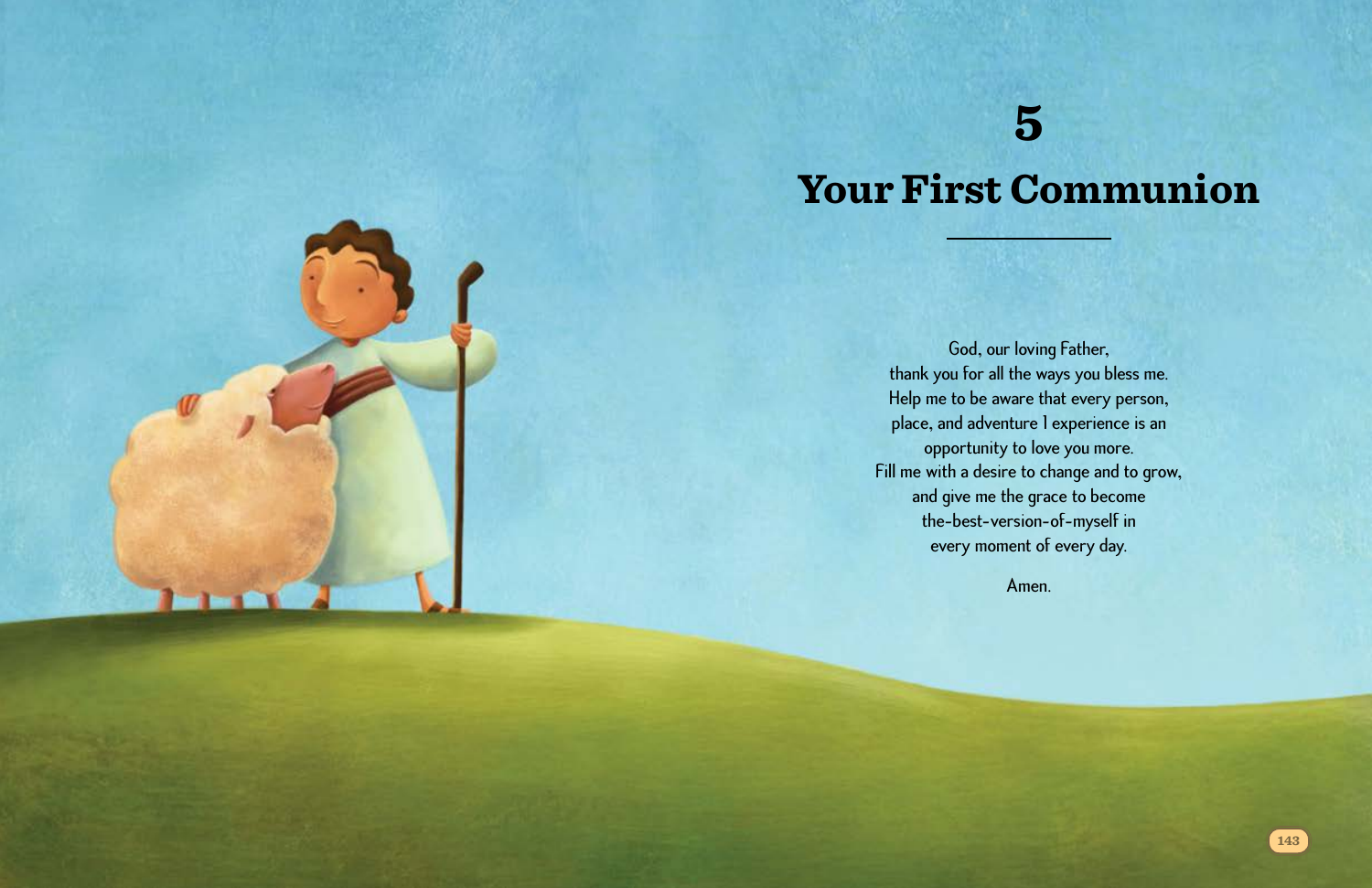# **This Is a Special Day**

Have you ever been excited to give someone a gift? Maybe it was at Christmas or perhaps it was for someone's birthday. When you're really excited to give someone a gift, it's hard to keep that gift a secret. It's even harder to wait until the day of celebration to give the gift. It might feel like you're about to burst because you're so excited!

This is how God the Father feels when he thinks about giving you Jesus in the Eucharist. He knows how special this gift is, and he can hardly wait to share it with you.

Your First Communion is a very special day. You are blessed!

On the morning of your First Communion, before you get dressed, before you receive any gifts, before you even have breakfast, begin the day quietly with God in prayer. Let's practice together now:

**Loving Father, thank you for blessing me in so many ways. Jesus, I am looking forward to receiving you in the Eucharist for the very first time. Holy Spirit, help me to pay attention and make the most of this fabulous day.**

**Amen.** 

This is a very special day. You will remember your First Communion for the rest of your life. You are blessed!

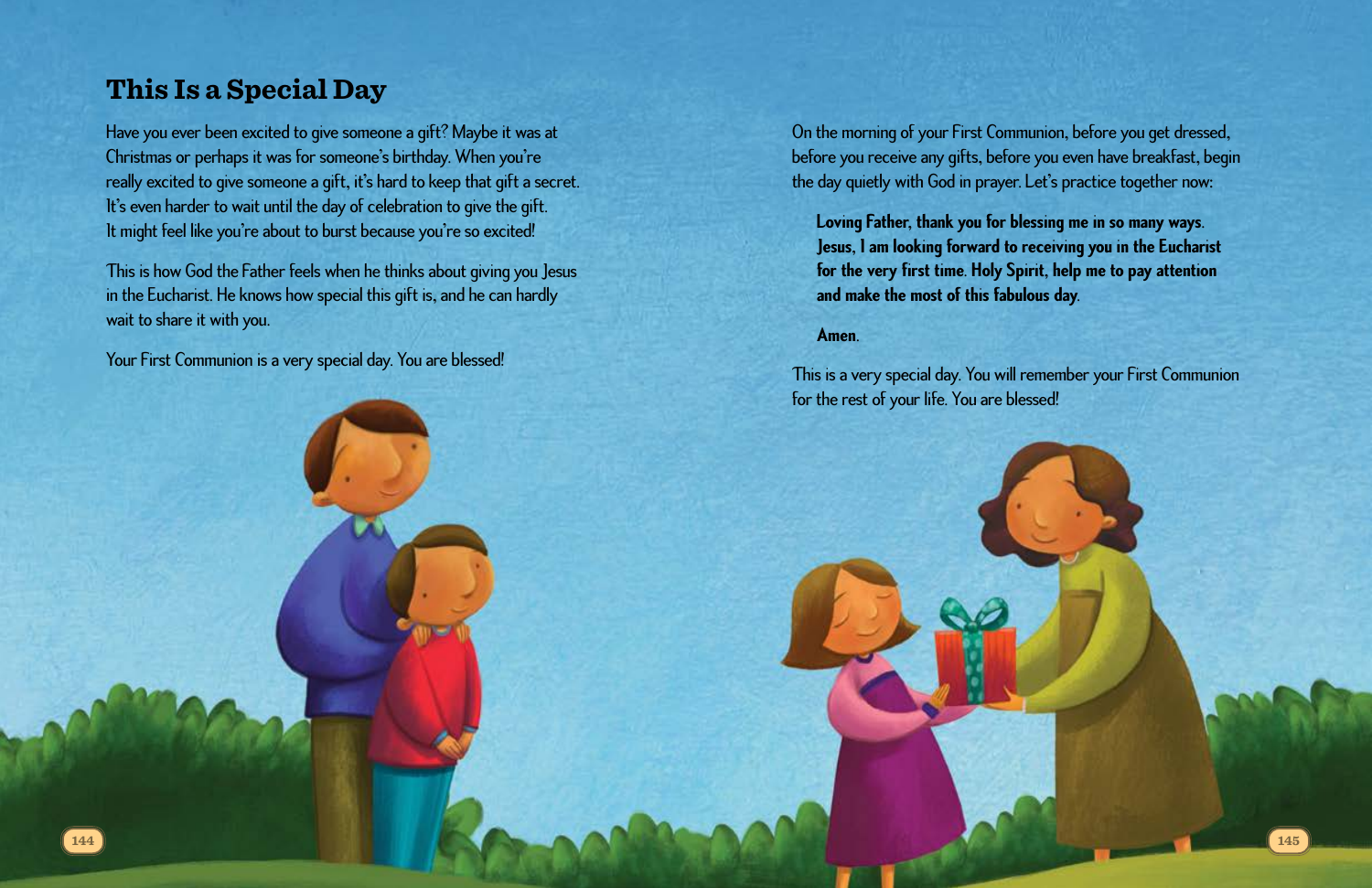# **You're Growing Up**

When you think about all the things you can do today that you could not do one, two, or three years ago, you realize that you are growing up quickly.

One of the most significant signs that you are growing up is your ability to take responsibility for your own actions.

You are able to follow directions. For example, when parents or teachers ask you to do something, you are able to understand what they are asking and do it.

You are able to control your impulses. For example, when your brother or sister does something to upset you, you are able to control your anger. And you are able to listen to and follow your conscience. For instance, if a friend asks you to do something that is wrong you will hear your conscience advising you not to do it and you are able to say no to your friend.

The Church chooses this time in your life to share the Eucharist with you because you have reached the age of reason. When we reach the age of reason we are able to determine the difference between right and wrong and take responsibility for our actions.

You are ready to say yes to God. You are ready to say no to anything that does not help you become the-best-version-ofyourself. You are ready to walk with God, and you are ready to receive Jesus in the Eucharist.



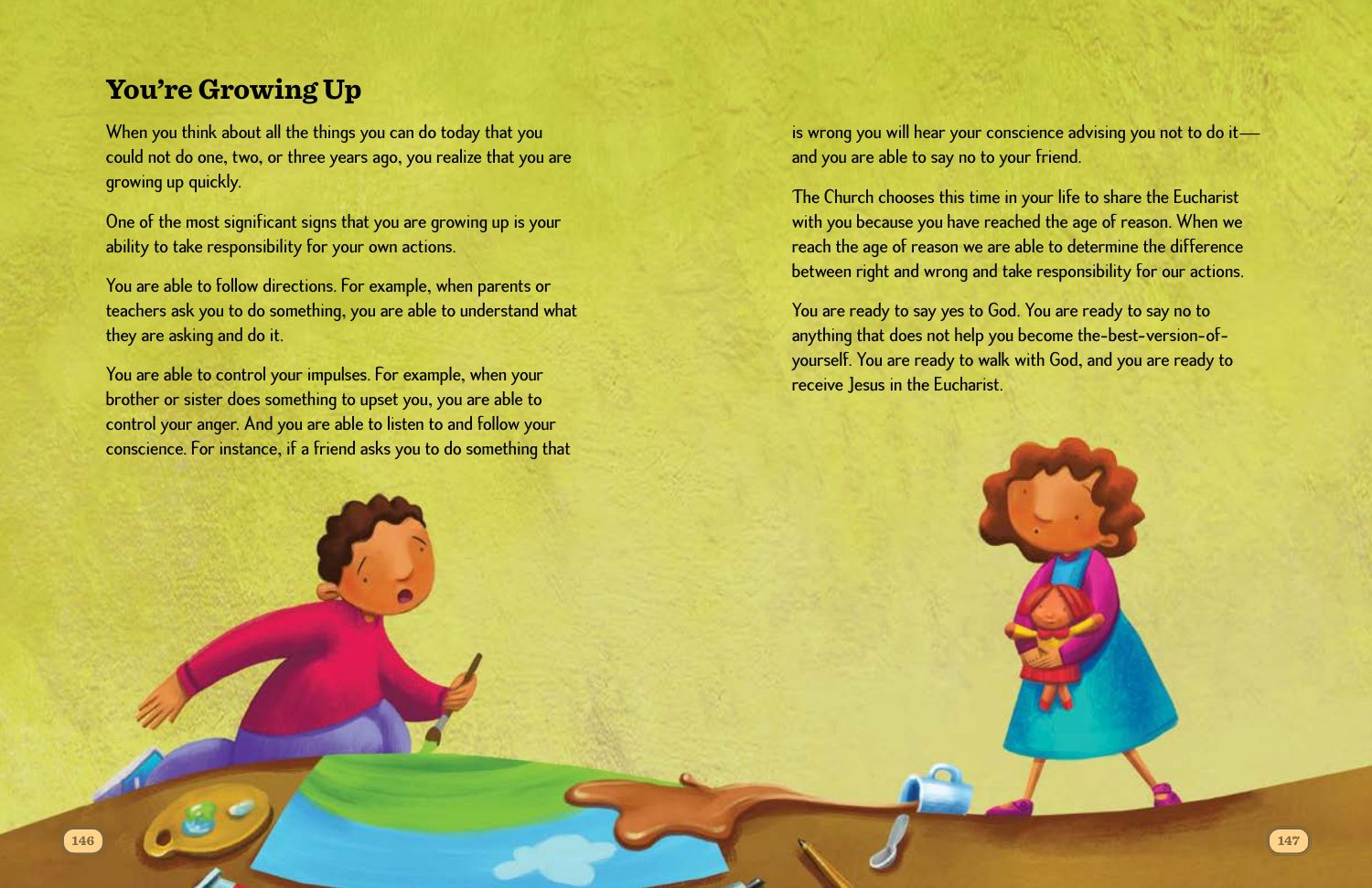#### **Preparation Matters**

When you were preparing for your First Reconciliation we talked about how important preparation is. We Catholics prepare for everything that is important.

Just as great athletes prepare every time they compete, Catholics prepare for the biggest moments in life. The great champions of our faith are the saints. They are all masters at preparation. The saints teach us how to prepare to receive Jesus in the Eucharist.

You are preparing for your First Communion, but it is important to prepare every time we receive Jesus in the Eucharist. We do this with prayer and fasting.

#### **Prayer**

One of the best ways to prepare to receive Jesus is to pray. Prayer is a conversation with God. We all need a few minutes each day in a quiet place to sit and talk to him.

We continue our conversation with God throughout the day. When we see something amazing, we can say: "Wow, God, did you see that?" When we are afraid to do something that we know we should do, we can say: "God, please give me the courage to do this." And when something wonderful happens, we can say: "God, thank you for all the ways you bless me!"

Let's pray together right now, asking God to help us in the final preparations for our First Communion.

**Loving Father, thank you for all the wonderful ways you bless me every day. Please prepare my mind, heart, and soul to receive your son Jesus in the Eucharist. And help me to always remember that you want the very best for me. Amen.** 

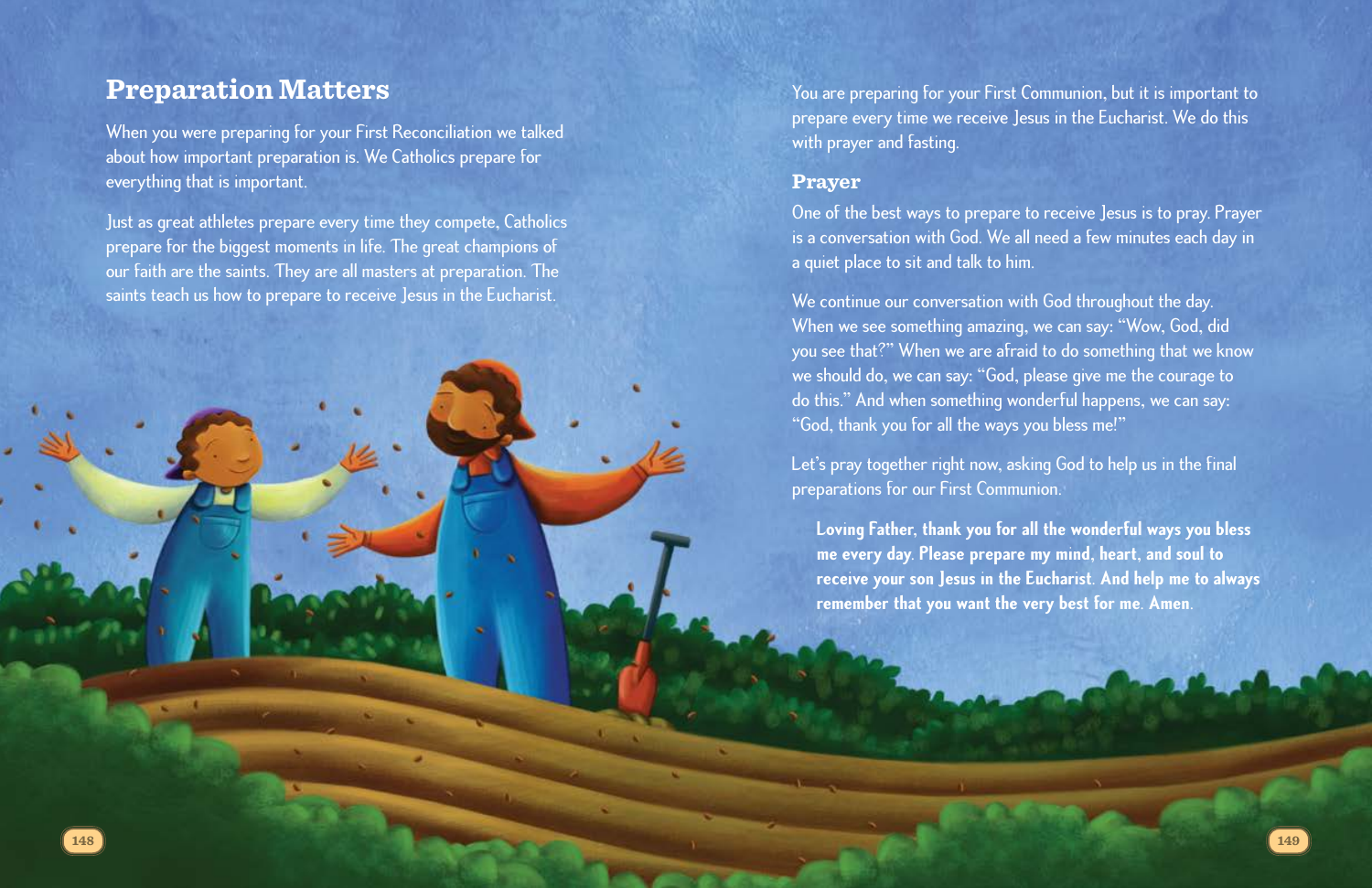#### **Fasting**

Another way we prepare to receive Jesus in the Eucharist is by abstaining from food for one hour before Mass. What does abstaining mean? It means going without. That's right, we don't eat or drink anything except water for one hour before Mass.

Fasting has played an important role in helping people grow spiritually for thousands of years. Our Jewish ancestors fasted to say sorry to God for their sins, to prepare for important events, and they fasted so they could see God's will more clearly. And Jesus went into the desert and fasted for forty days to prepare for his mission.

When you are an adult, the Church will invite you to fast on certain days, like Ash Wednesday and Good Friday. Right now, the Church invites you to fast for one hour before Mass.

Fasting makes us more mindful of God's presence. It reminds us of how dependent we are on God and helps us to hear his voice more clearly. Fasting reminds us of our spiritual hunger. It helps us grow closer to God.

Receiving Jesus in the Eucharist is an awesome privilege. We prepare with prayer and fasting.

Prayer, fasting, and receiving Jesus in the Eucharist all help us to become more perfectly the person God created us to be, to grow in virtue, and to live holy lives.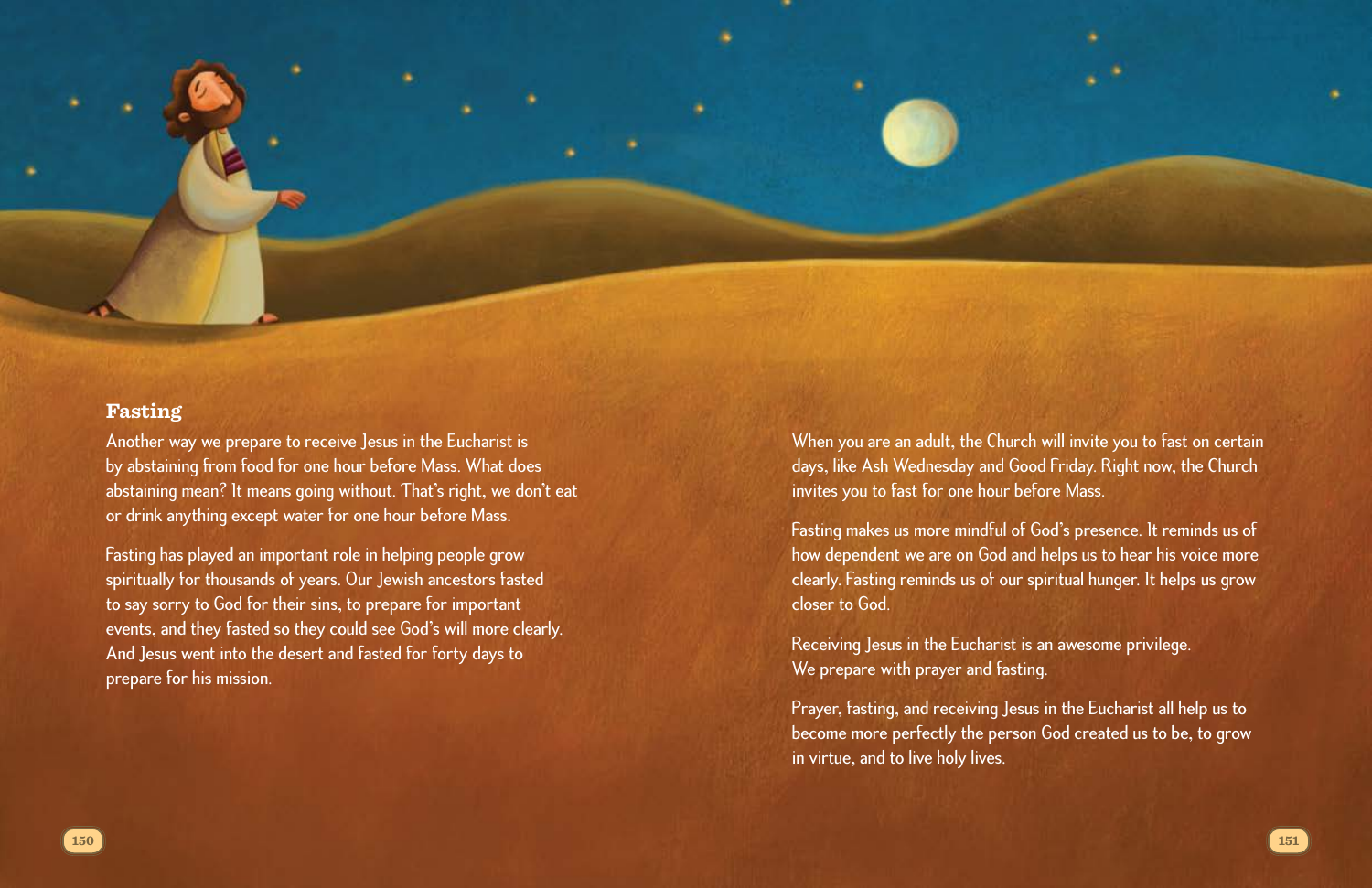# **The Eucharist Empowers Us to Do Great Things**

The Eucharist empowers us to do great things for God. For two thousand years Christians have been doing wonderful things.

The first Christians changed the world by showing everyone how to live in loving community. By setting aside selfishness and loving each other they became great witnesses to God's love and fulfilled Jesus' vision: "Everyone will know you are my disciples if you love one another" (John 13:35).

The Eucharist empowered the saints to do great things for God too. It inspired and empowered St. Ignatius of Loyola to create schools and universities.

St. Teresa of Calcutta used to sit before the Eucharist for an hour each day just talking to Jesus. It gave her the strength and courage to care for the poorest of the poor.

Jesus in the Eucharist gave St. Francis of Assisi the strength to rebuild the Church and the wisdom to help men, women, and children grow spiritually.

St. Thérèse of Lisieux received power from the Eucharist to do little things every day with great love.

The Eucharist gave St. Thomas Aquinas the ability to write great books that helped people discover the genius of the Catholic faith.

God has been using the Eucharist to empower people to do great things for two thousand years. I am so excited to see what the Eucharist empowers you to do with your life.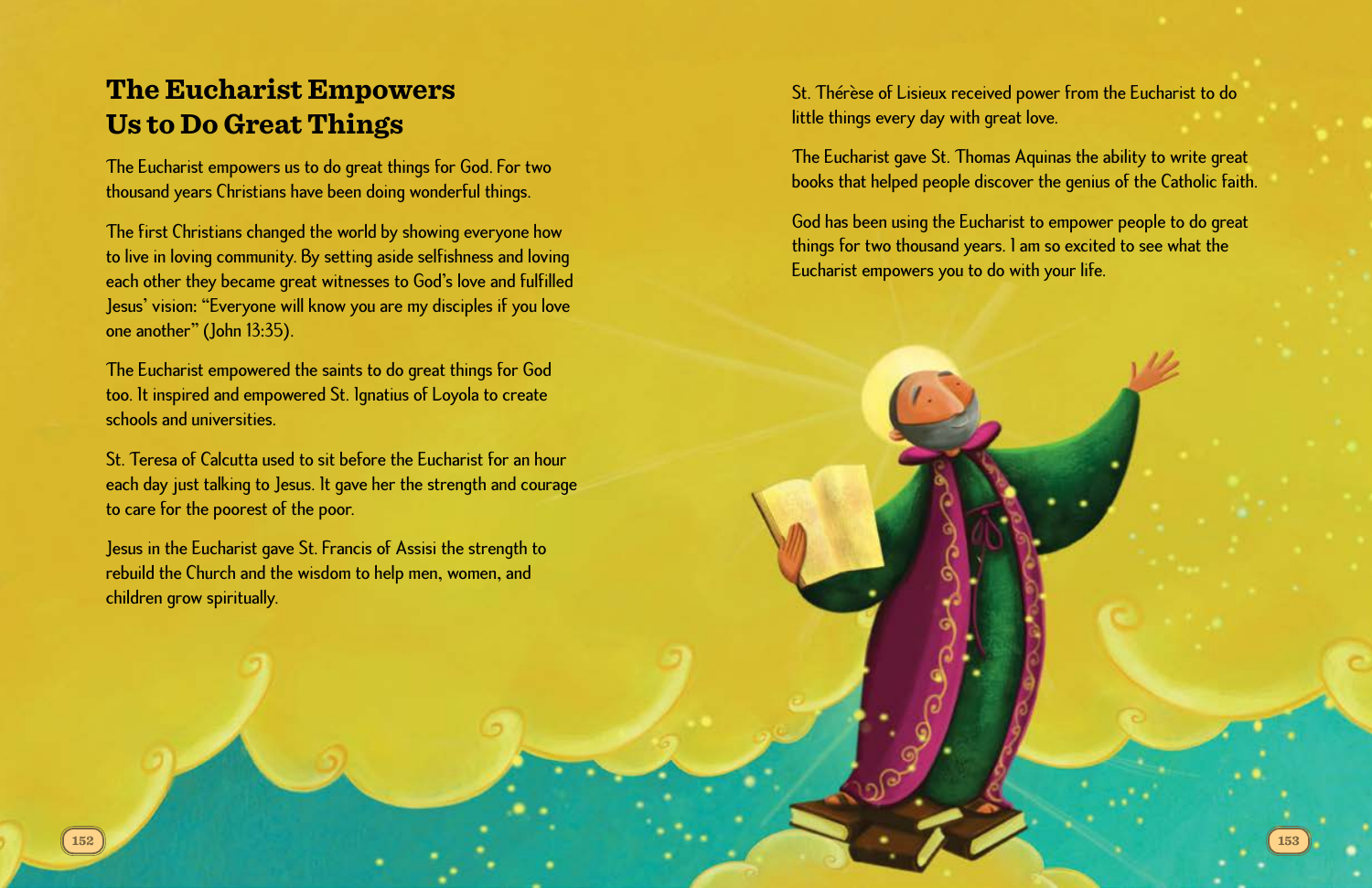## **From the Bible: The Visitation**

When Mary was pregnant with Jesus, she went to visit her cousin Elizabeth, who was pregnant with John the Baptist. As soon as Mary arrived at Elizabeth's house, baby John heard the voice of Mary and leapt with joy.

Elizabeth felt John dancing in her womb and the Holy Spirit helped her to say these now famous words: "Blessed are you among women, and blessed is the fruit of your womb! And why is this granted to me, that the mother of my Lord should come to me? For behold, when the voice of your greeting came to my ears, the babe in my womb leaped for joy" (Luke 1:42–44).

Mary then stayed with Elizabeth for three months before returning home.

Jesus was in Mary's womb. That's why the baby John danced for joy. He was so excited to be in Jesus' presence.

When you go to church there is usually a little red light on next to the tabernacle. This light means that Jesus is in the tabernacle. Mary was the first tabernacle; Jesus was inside her.

After you receive the Eucharist, Jesus will be in you. This should bring you great joy.

With Jesus alive within us, we are each called to go out into the world as his ambassadors and disciples. You can do this by being kind and generous. You can do it by living a holy life. You can do it by encouraging people.

God is sending you on a mission to bring his love to the world.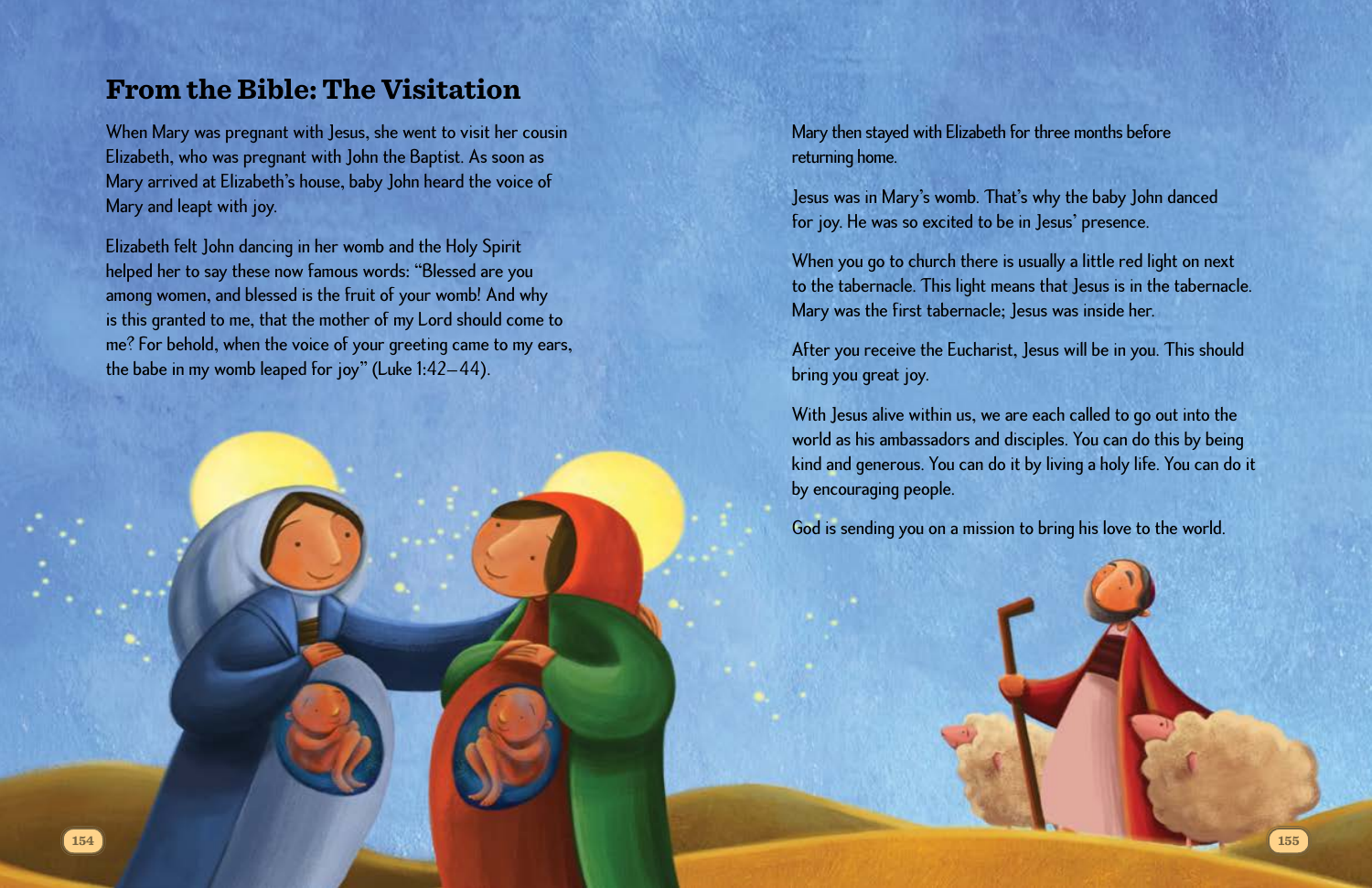The Eucharist is a great blessing. You are blessed.

For the rest of your life you will have an open invitation to God's great banquet. God is the most generous host who has ever lived. He will never stop inviting you to share in this great celebration and he will never run out of food to nourish your soul.

There may be times when you wander away from God. But God will never stop calling you. He will never stop searching for you. God will never stop encouraging you to become the-best-versionof-yourself, grow in virtue, and live a holy life.

You are blessed.

### **Your First but Not Your Last**

This is your first but not your last Communion. Every Sunday when you go to Mass you can receive Jesus in the Eucharist. And if you are fortunate enough to go during the week for any reason, you can receive the Eucharist more than once a week. In fact, there are some people who go to Mass every day.

I want to encourage you to receive the Eucharist as often as you can, because the Eucharist fills us with the wisdom and courage to become the-best-version-of-ourselves, to grow in virtue, and to live the fabulous holy lives God wants us to live.

Just as we need to feed the body to give it the nourishment and energy it needs, we need to feed the soul too. We feed the soul with prayer, reading the Bible, and of course with the Eucharist, the ultimate food for the soul.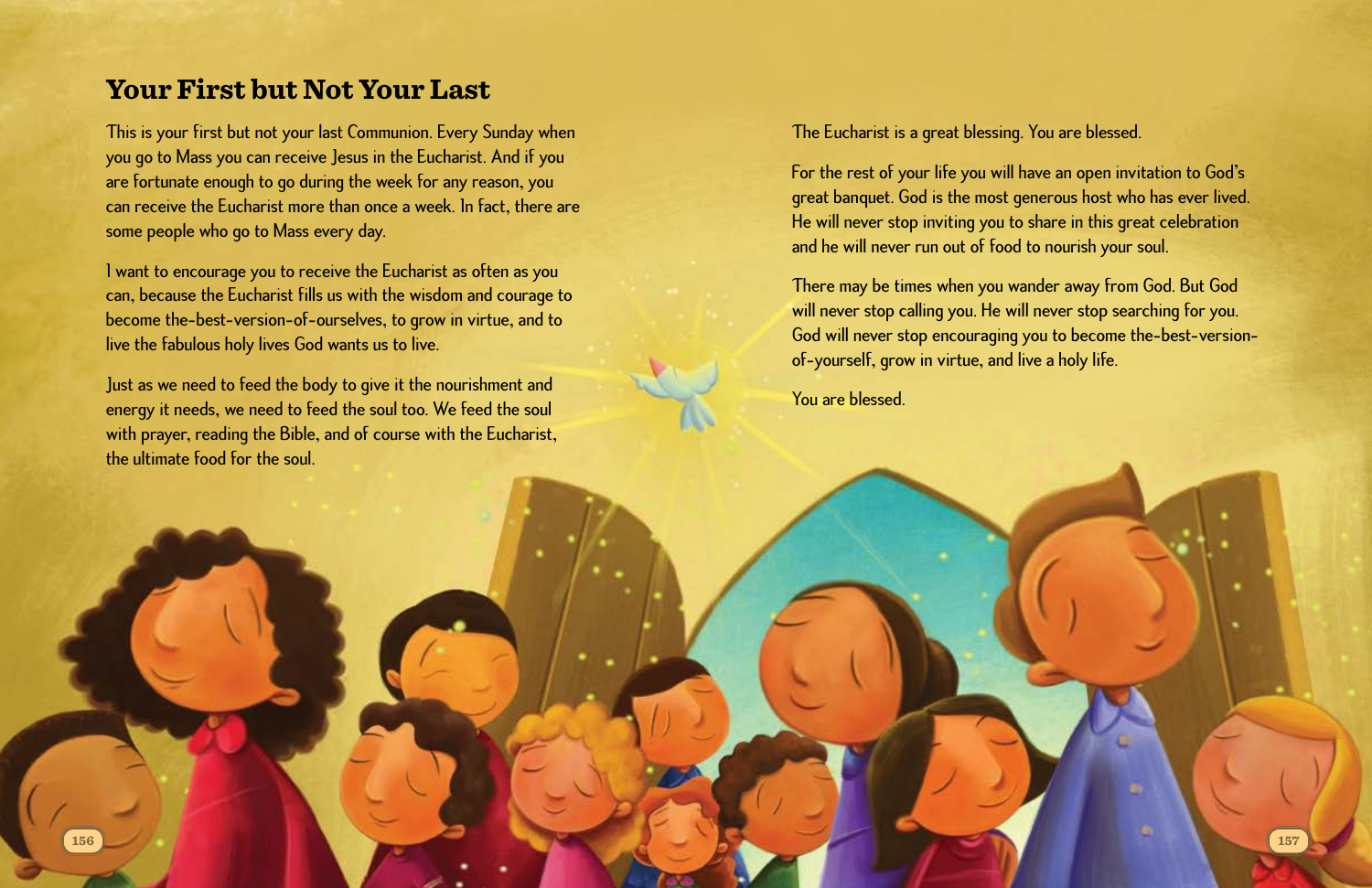## **Show What You Know**

#### **True or False**

- Your First Communion is a very special day.
- 2. You are not ready to walk with God, and you are not ready to receive Jesus in the Eucharist.
- 3. Prayer doesn't help us prepare to receive Jesus in the Eucharist.
- 4. Fasting makes us mindful of God's presence.
- 5. For the rest of your life you will have an open invitation to God's great banquet.

#### **Fill in the blank**

- 1. God the Father is so when he thinks about giving you Jesus in the Eucharist.
- 2. The Church chooses this time in your life to share the with you because you have reached the age of reason.
- 3. We Same State of the everything that is important.
- 4. The great champions of our faith are the
- 5. Prayer is a with God.
- 6. Fasting helps us to grow
- 7. The Eucharist fills us with the

- 8. The Eucharist empowers us things for God.
- 9. After you receive the Euchar be in you.
- 10. God is sending you on a love to the world.

| Fasting helps us to grow                                                                                                     | to God.                                                            |
|------------------------------------------------------------------------------------------------------------------------------|--------------------------------------------------------------------|
| The Eucharist fills us with the                                                                                              | and                                                                |
| ourselves, to grow in virtue, and to live a holy lives.<br>The Eucharist empowers us to do<br>things for God.                | to become the- best-version-of-                                    |
| After you receive the Eucharist, $\_$<br>be in you.                                                                          | will                                                               |
| God is sending you on a<br>love to the world.                                                                                | to bring his                                                       |
| <b>Word Bank</b>                                                                                                             |                                                                    |
| <b>CONVERSATION</b><br><b>GREAT</b><br><b>EUCHARIST</b><br><b>JESUS</b><br><b>EXCITED</b><br><b>COURAGE</b><br><b>CLOSER</b> | <b>WISDOM</b><br><b>MISSION</b><br><b>PREPARE</b><br><b>SAINTS</b> |

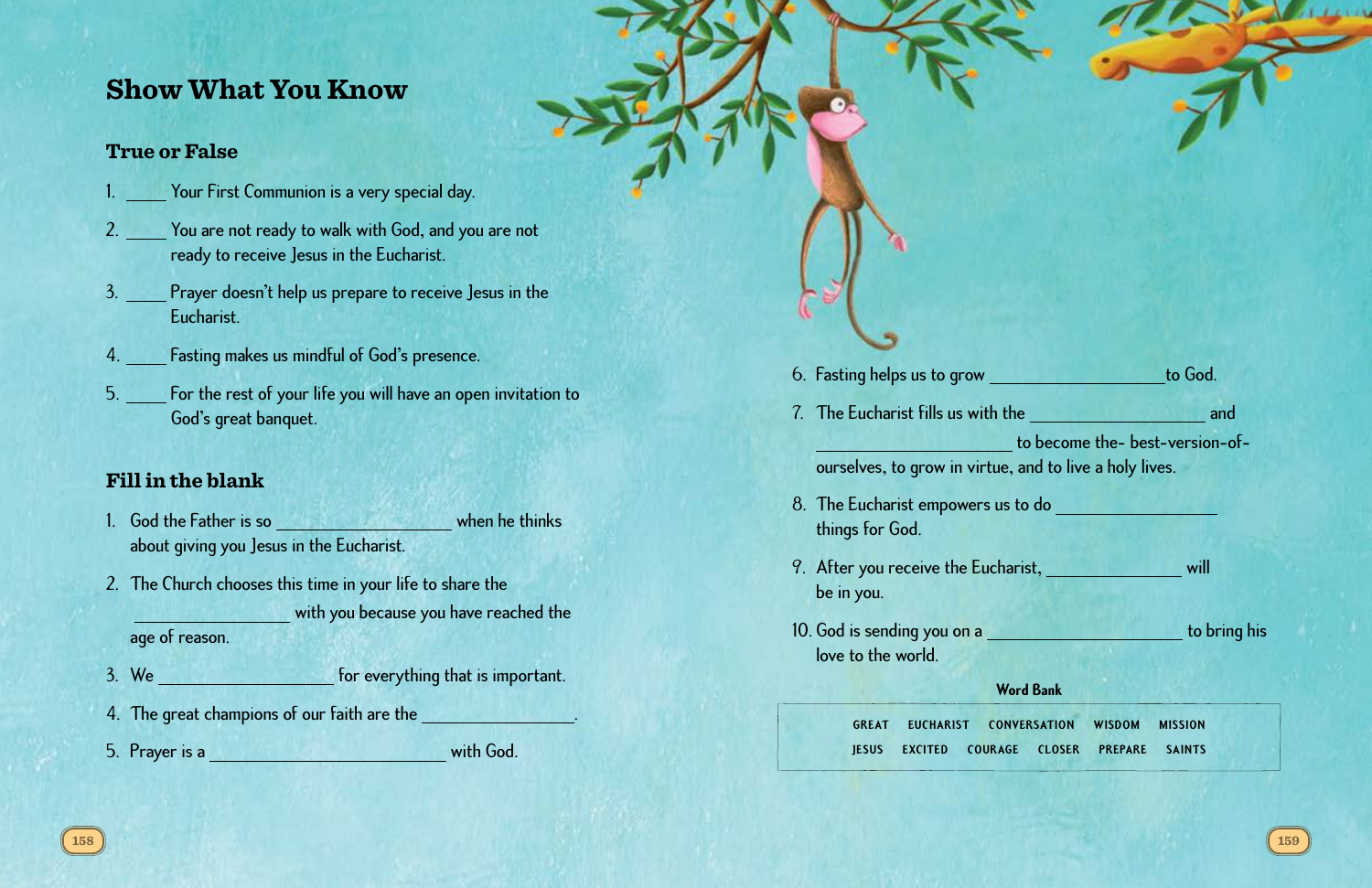# **Journal with Jesus**

Dear Jesus,

کس

I hope receiving you in the Eucharist inspires me to . . .